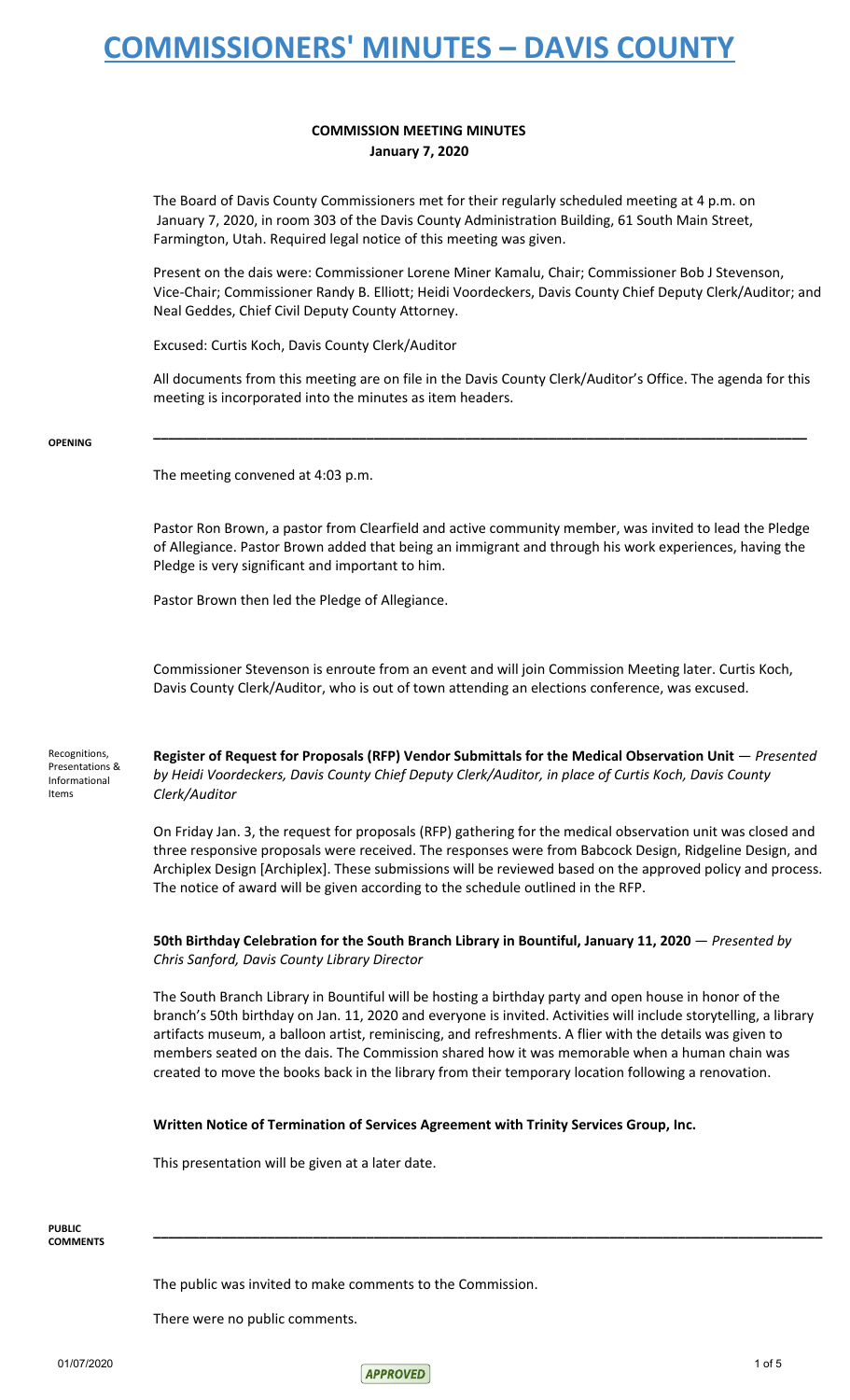**BUSINESS/ ACTION**

Ratify #2019-610-A and include Exhibit A to agreement with Ebsco for My Heritage Family History Database Service

**Ratify #2019-610-A and include Exhibit A to agreement with Ebsco for My Heritage Family History Database Service** — *Presented by Josh Johnson, Davis County Library Deputy Director*

The contract for Ebsco's My Heritage database was presented a few weeks ago knowing an order form would be added later. When the order form was added, it was ratified by Commissioner Elliott because he was the Commission Chair when the original contract was signed. There is no change in the monetary value. [The exhibit has no beginning or end date and is neither payable nor receivable.]

**\_\_\_\_\_\_\_\_\_\_\_\_\_\_\_\_\_\_\_\_\_\_\_\_\_\_\_\_\_\_\_\_\_\_\_\_\_\_\_\_\_\_\_\_\_\_\_\_\_\_\_\_\_\_\_\_\_\_\_\_\_\_\_\_\_\_\_\_\_\_\_\_\_\_\_\_\_\_\_\_\_\_\_\_\_\_\_\_**

Motion to Approve: Com. Elliott Seconded: Com. Kamalu All voted Aye

Amendment #2018-54-A with Thimgan, Inc. for one year extension for valuation consulting services

### **Amendment #2018-54-A with Thimgan, Inc. for one year extension for valuation consulting services** — *Presented by Dale Peterson, Davis County Assessor*

This agreement is to extend the consulting services with Russ Thimgan, the Assessor's Office contract modeler. A contract modeler helps to evaluate properties using a statistical model since visiting every home in the County is not feasible. Russ is also training someone in the Assessor's Office to do the model so eventually the department will be less dependent on him. The contract period is 01/01/2020 to 12/31/2020. The payable amount is \$75,000.

> Motion to Approve: Com. Elliott Seconded: Com. Stevenson All voted Aye

Commissioner Stevenson joined Commission Meeting [at 4:11 p.m.].

Interlocal Agreement #2020-1 with the Lieutenant Governor's Office, State of Utah to provide for personnel and facilities for the processing of State Candidate petitions in 2020

**Interlocal Agreement #2020-1 with the Lieutenant Governor's Office, State of Utah to provide for personnel and facilities for the processing of State Candidate petitions in 2020** — *Presented by Brian McKenzie, Davis County Chief Deputy Clerk/Auditor*

This interlocal agreement between the Lieutenant Governor's Office and Davis County states that Davis County will provide the facilities, people, and recruitment services to get temporary employees necessary to assist with signature verification of State candidate petitions. It was noted these petitions are only for the candidates running for office statewide, not for ballot petitions. There is no cost to the County for providing this service since the State will reimburse the County \$30 per person for recruitment activities. The temporary employees will be paid by the State. The contract period has no beginning and ends 01/07/2021. The receivable amount is fee based.

> Motion to Approve: Com. Elliott Seconded: Com. Stevenson All voted Aye

Ratify #2019-174-C Updated Certificate of Assurances for the CJC VOCA Grant

**Ratify #2019-174-C the Updated Certificate of Assurances for the Children's Justice Center (CJC) Victims of Crime Act (VOCA) Grant to replace pages 30 and 32 of** — *Presented by Susan Burton, Davis County CJC Coordinator*

There were two clerical items that needed to be fixed on the existing Victims of Crime Act (VOCA) grant. The contract period is 07/01/2019 to 06/30/2020. The receivable amount is \$61,668.02.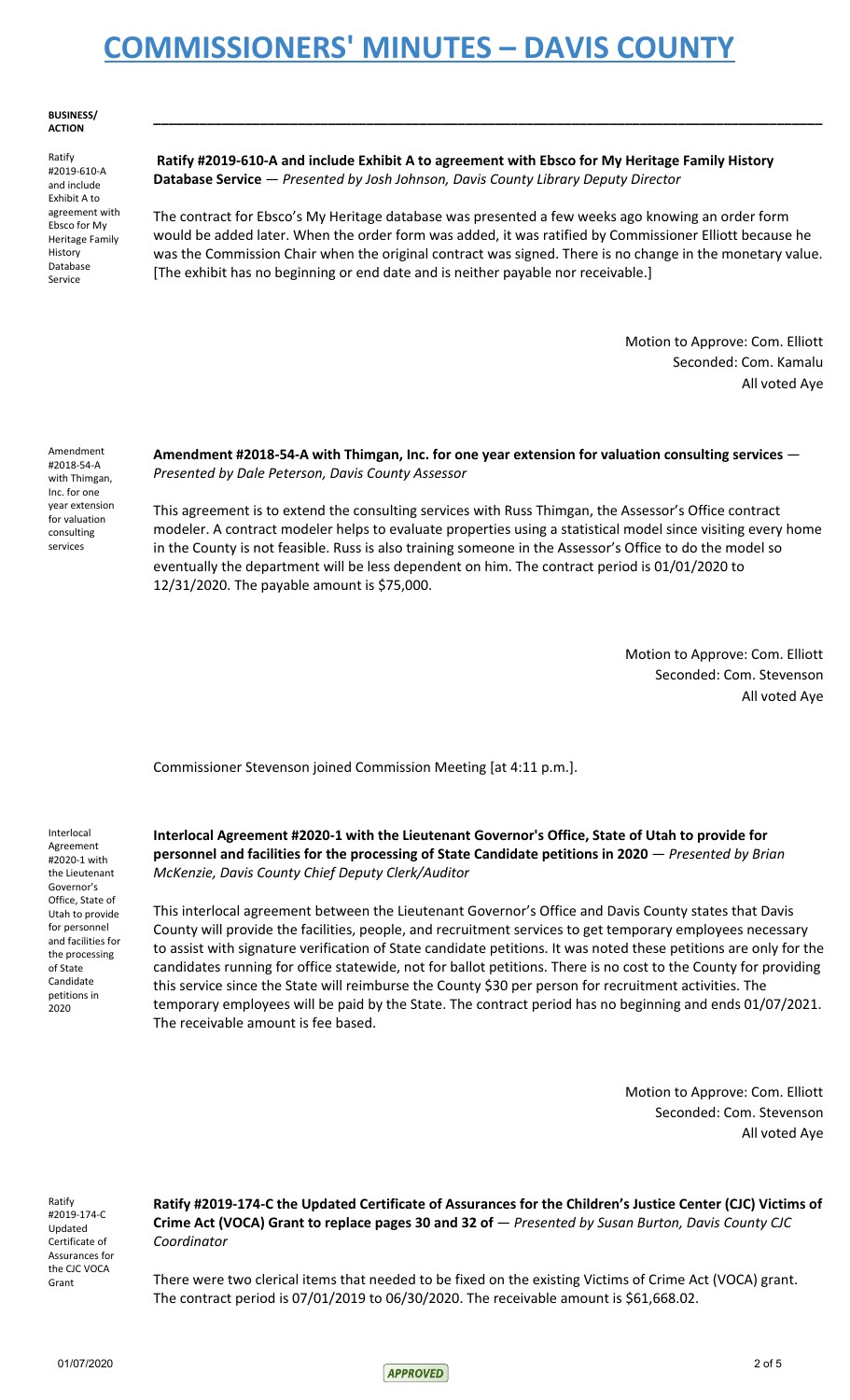Motion to Approve: Com. Stevenson Seconded: Com. Elliott All voted Aye

Interlocal Agreement #2020-2 with Clearfield City for 911 Shared/Hosted System

**Interlocal Agreement #2020-2 with Clearfield City for 911 Shared/Hosted System** — *Presented by Mike Pace, Davis County Information Systems Chief Deputy Director*

This agreement is for Clearfield to participate in the established 911 Shared/Host system. The contract period is 01/07/2020 to 01/07/2022. The receivable amount is three seats at variable cost.

> Motion to Approve: Com. Elliott Seconded: Com. Stevenson All voted Aye

Amendment # 2015-461-E increasing the maximum possible funding for FY2020

**Amendment #2015-461-E with the Utah Department of Human Services, Division of Aging and Adult Services, increasing the maximum possible funding for FY2020** — *Presented by Brian Hatch, Davis County Health Department Director*

This amendment increases the funding for the 2020 fiscal year. The contract period is 12/31/2019 to 06/30/2020. The receivable amount is an increase of \$7,800.

Memo of Agreement #2020-3 to define and coordinate disease investigation activities and support services

**Memo of Agreement #2020-3 with the Utah Department of Health to define and coordinate disease investigation activities and support services** — *Presented by Brian Hatch, Davis County Health Department Director*

This memorandum of agreement does not have a monetary value but is required for Davis County's disease investigation activities and support services accreditation with the State. The contract period is 01/01/2020 to 12/31/2025. The memo's amount is neither payable nor receivable.

> Motion to Approve Agenda Items: Com. Stevenson Seconded: Com. Elliott All voted Aye

Notice of Award #2020-4 from UT Dept. of Public Safety for reimbursement grant for in-car cameras and body cameras

**Notice of Award #2020-4 from Utah Department of Public Safety for reimbursement grant for in-car cameras and body cameras** — *Presented by Chief Deputy Susan Poulsen, Davis County Sheriff's Office Chief Deputy*

This notice of award is both payable and receivable because the County will pay for the in-car and body cameras but will then be reimbursed. The Sheriff's Office is currently work Information Systems to set everything up for the cameras. The contract period is 12/18/2019 to 04/30/2020. The payable and receivable amount is \$20,000.

Agreement #2020-5 with Architectural Building Supply to install new detention frame, door and hardware for Lima shower door

**Agreement #2020-5 with Architectural Building Supply to install new detention frame, door and hardware for Lima shower door** — *Presented by Chief Deputy Susan Poulsen, Davis County Sheriff's Office Chief Deputy*

This agreement is to install a new detention door frame, door, and hardware for the Lima shower door at the jail. The contract will end when the installation is complete. The contract period is 01/07/2020 to end to be determined. The payable amount is \$7,797.

01/07/2020 3 of 5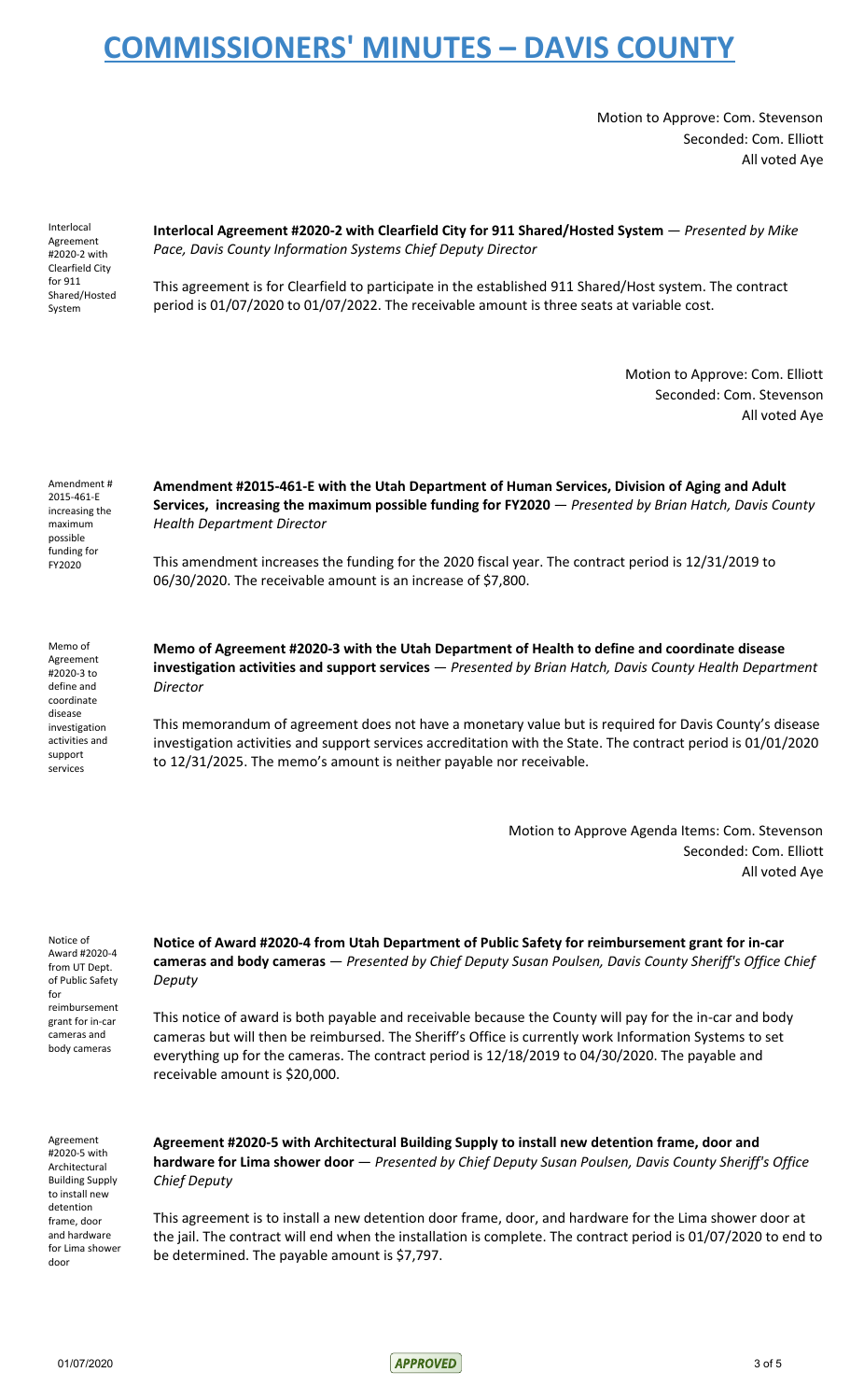Training Reimbursement Agreement #2020-6 with Shawn H. Ray for paramedic school

**Training Reimbursement Agreement #2020-6 with Shawn H. Ray for paramedic school** — *Presented by Chief Deputy Susan Poulsen, Davis County Sheriff's Office Chief Deputy*

This training reimbursement is for Shawn H. Ray's paramedic training. Following his training, Shawn will be required to work for the County for three years. The contract period is 08/12/2020 to 08/12/2023. The receivable amount is \$38,159 plus \$7,900 for a total of \$46,059.

> Motion to Approve Agenda Items: Com. Elliott Seconded: Com. Stevenson All voted Aye

Agreement #2020-7 with Hill West Environmental for Memorial Courthouse Hazardous Material Abatement Management

**Agreement #2020-7 with Hill West Environmental for Memorial Courthouse Hazardous Material Abatement Management** — *Presented by Lane Rose, Davis County Facilities Director*

This is the first agreement that will physically affect the Memorial Courthouse. Hill West Environmental is a service provider who will coordinate the hazardous materials removal and abatement. As part of this coordination, Hill West will provide management, get bid documents for a request for proposals (RFP), provide air sampling, and gather the required documents to be in compliance with the rules and regulations for asbestos remediation. The Commission remarked how exciting it is to see the Courthouse renovation moving forward. The project began under the previous Commissioners and now things are finally moving forward in a noticeable way. It is an exciting project. The contract period is 01/07/2020 to 06/07/2020. The payable amount is \$14,775.

> Motion to Approve: Com. Stevenson Seconded: Com. Elliott All voted Aye

Donation Agreement 2020-8 with Citizens Police Academy

**Donation Agreement #2020-8 with the Citizens Police Academy** — *Presented by Neal Geddes, Chief Civil Deputy County Attorney*

This donation agreement from the Davis County Citizens Police Academy Alumni Association will go towards supporting the Citizens Police Academy course facilitated by the Davis County Attorney's Office. This course teaches participants about criminal procedure, investigation, and prosecuting crimes. It was remarked that two of three Commissioners have participated in the course and both found it informative. The donation has no beginning or end date. The receivable amount is \$500.

> Motion to Approve: Com. Elliott Seconded: Com. Stevenson All voted Aye

Commissioner Elliott moved to recess to Board of Equalization. Commissioner Stevenson seconded the motion. All voted Aye.

**\_\_\_\_\_\_\_\_\_\_\_\_\_\_\_\_\_\_\_\_\_\_\_\_\_\_\_\_\_\_\_\_\_\_\_\_\_\_\_\_\_\_\_\_\_\_\_\_\_\_\_\_\_\_\_\_\_\_\_\_\_\_\_\_\_\_\_\_\_\_\_\_\_\_\_\_\_\_\_\_\_\_\_\_\_\_\_\_**

**BOARD OF EQUALIZATION**

Property Tax Register

Property Tax Register matters were presented by Heidi Voordeckers, Davis County Chief Deputy Clerk/Auditor, as follows:

- Under the Auditor's adjustments is a report detailing various appeals through the end of the 2019 tax year, late abatements totaling \$8,601.93, and various corrections including 13 veteran tax abatements and one exemption all of which total about \$6,000 or \$7,000.
	- Under the Treasurer's adjustments are December write offs totaling \$28.41.
- Under Assessor adjustments is an adjustment for an escaped property totaling \$22,519.71.